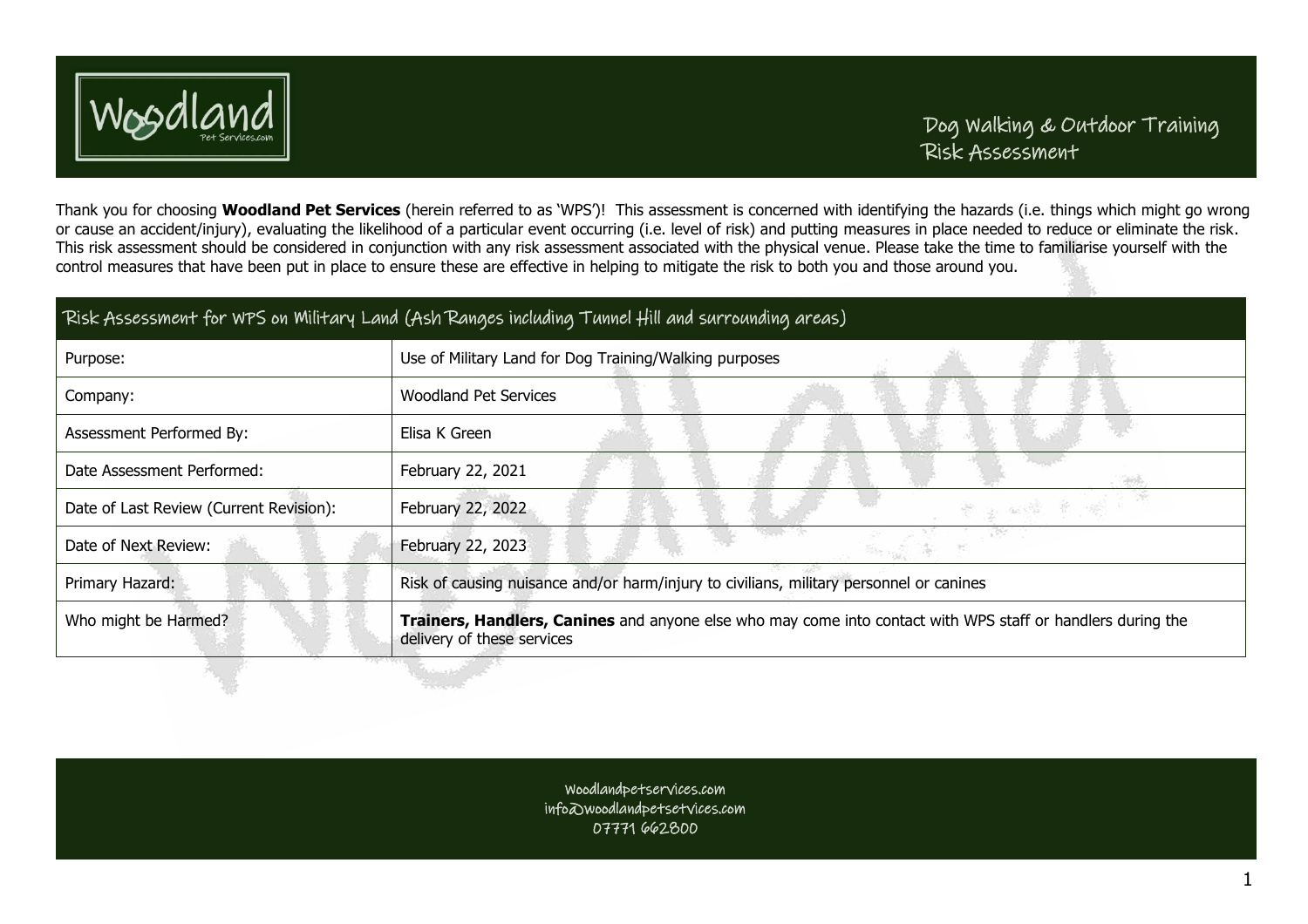

a<br>Linda

| Emergency Information           |                                            |         |              |
|---------------------------------|--------------------------------------------|---------|--------------|
| Nearest A&E Hospital (Name):    | Frimley Park Hospital                      |         |              |
| Nearest A&E Hospital (Address): | Portsmouth Rd, Frimley, Camberley GU16 7UJ |         |              |
| Primary Contact:                | Elisa K Green                              | Mobile: | 07771 662800 |
| <b>Emergency Contact:</b>       | Richard ID Green                           | Mobile: | 07786 747697 |

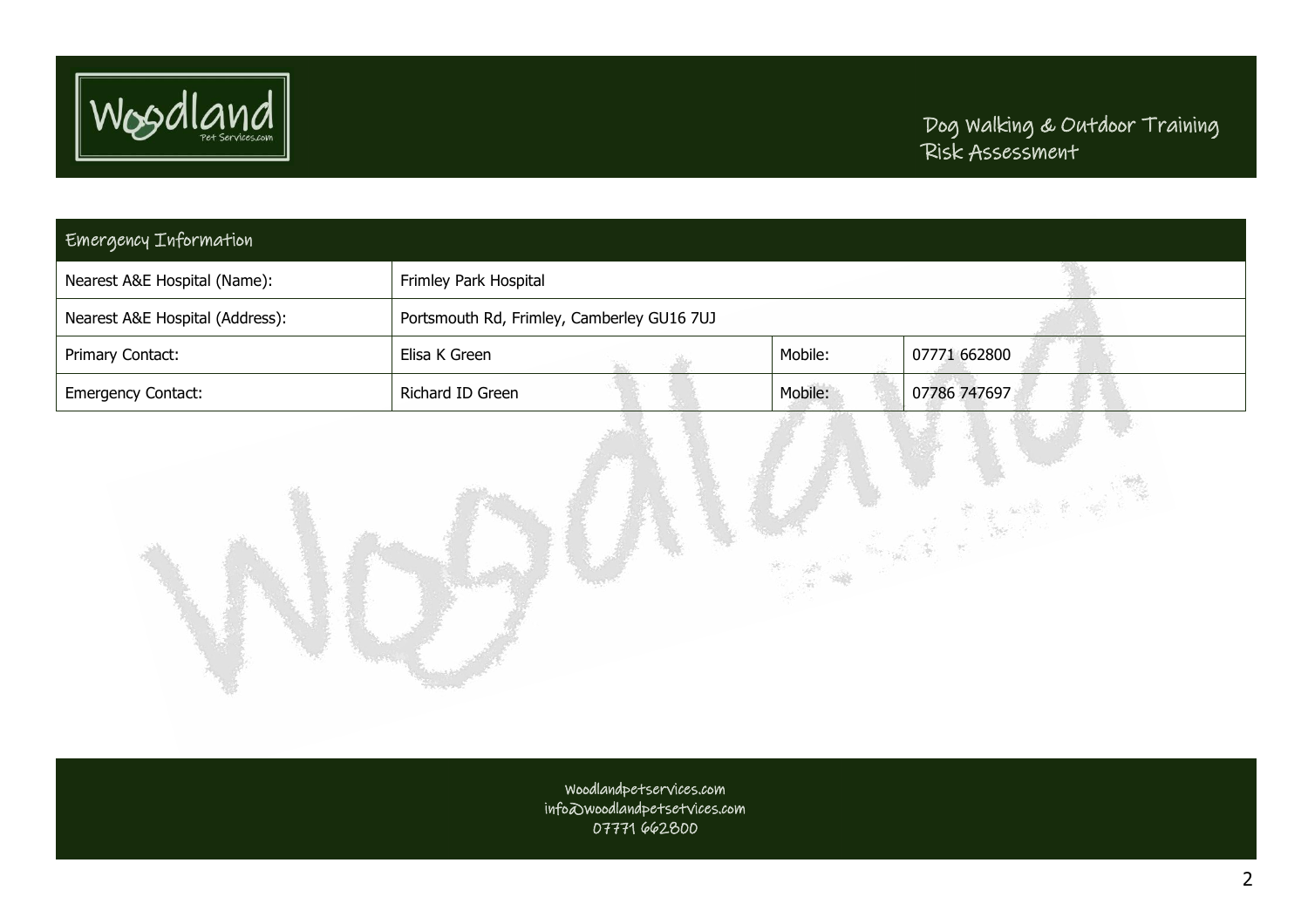

| Hazard                                                                                                                                                                                    | Possible Outcome/Injury                                                                                                                                                                                                                                    | Mitigation                                                                                                                                                                                                                                                                                                                                                                                                                                                                                                                                                                              | Who?       |
|-------------------------------------------------------------------------------------------------------------------------------------------------------------------------------------------|------------------------------------------------------------------------------------------------------------------------------------------------------------------------------------------------------------------------------------------------------------|-----------------------------------------------------------------------------------------------------------------------------------------------------------------------------------------------------------------------------------------------------------------------------------------------------------------------------------------------------------------------------------------------------------------------------------------------------------------------------------------------------------------------------------------------------------------------------------------|------------|
| <b>Risks associated with Dog</b><br><b>Walking Activities on MOD</b><br><b>Access Managed Land</b>                                                                                        | <b>Causing a Nuisance</b><br>Severity-Medium<br>Likelihood-Low                                                                                                                                                                                             | Trainers/Handlers will have no more than 6 dogs under their control at any<br>one time. Each dog must have its own lead (no more than 2 retractable<br>leads in use at any one time), dogs must wear a collar with ID tag & be<br>micro-chipped.<br>Canines must always be kept in sight and under control - any dog whose<br>obedience cannot be guaranteed will be kept on a lead and exhibit<br>courteous behaviour to all users.<br>A charged mobile phone will be available for emergency calls. A grid<br>reference will be identified using What3Words in the case of emergency. | <b>WPS</b> |
| <b>Risks associated with Military</b><br><b>Activities including risks</b><br>associated with; military exercises<br>& manoeuvres, debris and fenced<br>range danger area in the vicinity | <b>Interference and disruption of military</b><br>exercise or manoeuvre<br>Severity-High<br>Likelihood-Low<br><b>Danger from military debris</b><br>Severity-High<br>Likelihood-Medium<br>Dog enters fenced Danger Area<br>Severity-High<br>Likelihood-Low | Trainers/Handlers will identify military users and adhere to any instructions<br>given and be prepared to alter or move route.<br>Military Debris will not be interfered with in any way and if necessary,<br>routes will be altered to avoid any contact.<br>Trainers/Handlers will not enter unauthorised danger areas. In the unlikely<br>event a dog strays into a restricted area the Trainer/Handler will contact<br>MOD & owner.                                                                                                                                                 | <b>WPS</b> |
| <b>Risks associated with Traffic</b><br><b>Activities (Military / Forestry)</b>                                                                                                           | <b>Collision with vehicle</b><br>Severity-High<br>Likelihood-Low                                                                                                                                                                                           | Dogs will be kept under control and on leads when vehicles are present.                                                                                                                                                                                                                                                                                                                                                                                                                                                                                                                 | <b>WPS</b> |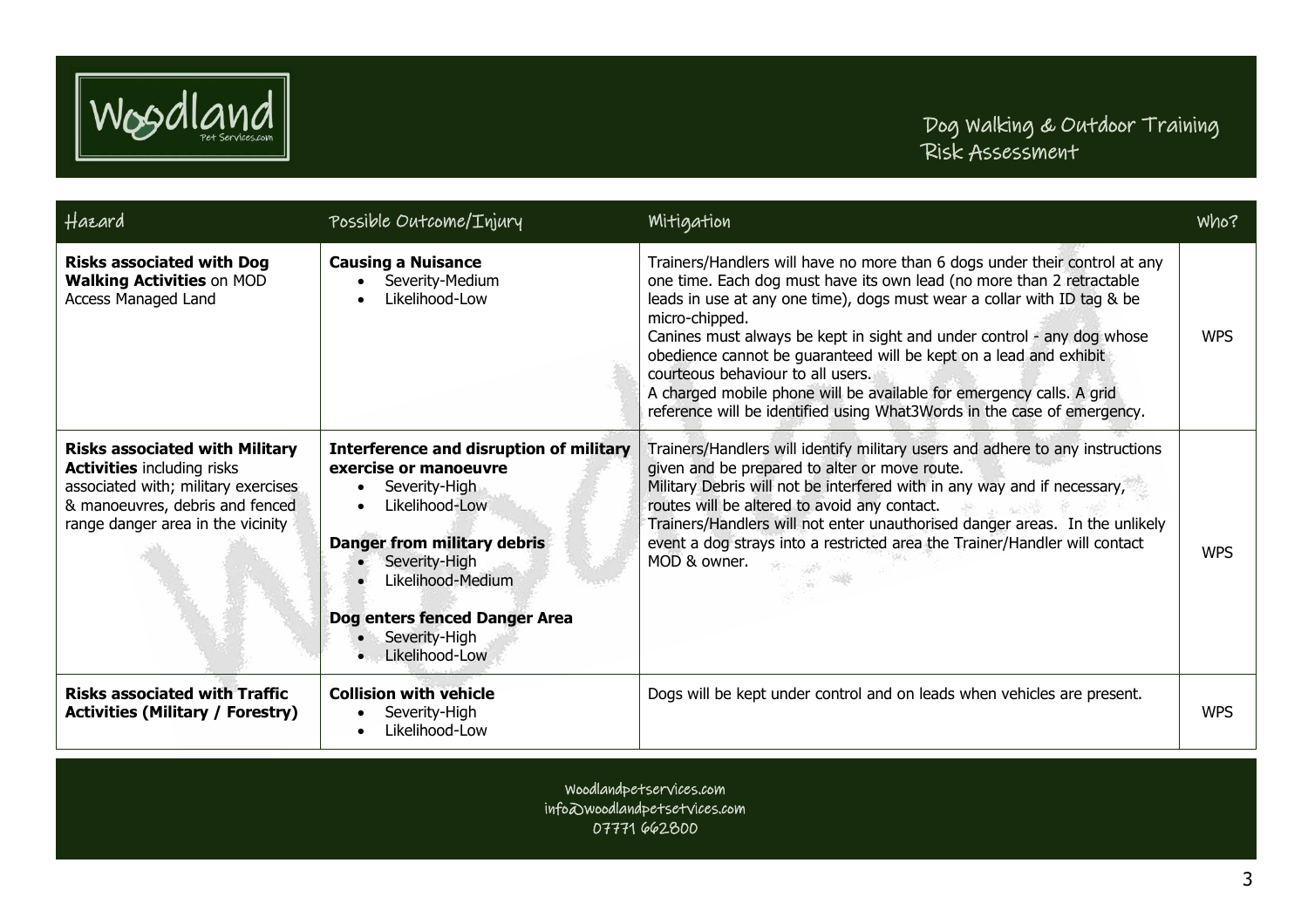

| Hazard                                                                                                                                               | Possible Outcome/Injury                                                                                                                                                                                                         | <b>Mitigation</b>                                                                                                                                                                                                                                                                                                                                                                                                                                                                                                                                                                                                     | Who?       |
|------------------------------------------------------------------------------------------------------------------------------------------------------|---------------------------------------------------------------------------------------------------------------------------------------------------------------------------------------------------------------------------------|-----------------------------------------------------------------------------------------------------------------------------------------------------------------------------------------------------------------------------------------------------------------------------------------------------------------------------------------------------------------------------------------------------------------------------------------------------------------------------------------------------------------------------------------------------------------------------------------------------------------------|------------|
| <b>Risks associated with Members</b><br>of Public/Other Leisure Users<br>including risks associated with;<br>people/activities in area               | Threats from horse riders, other<br>walkers and cyclists<br>Severity-Low<br>Likelihood-Medium                                                                                                                                   | Trainers/Handlers will be aware at all time that other members of the public<br>use the land & be prepared to alter route and/or put dogs on short lead as<br>appropriate.                                                                                                                                                                                                                                                                                                                                                                                                                                            | <b>WPS</b> |
| <b>Risks associated with</b><br><b>Environmental Impact</b><br>associated with failure to<br>control/contain<br>dog mess/dog urine                   | Serious ecological damage to plant<br>and animal communities<br>Unhygienic practices also pose a potential<br>health risk to all humans/canines (Parvo in<br>dogs & Toxocariasis in humans).<br>Severity-High<br>Likelihood-Low | Trainers/Handlers will collect dog mess (using biodegradable bags) and<br>place in a transport bag until it can be disposed of properly and safely.<br>Consideration will also be given to where dogs are allowed to urinate;<br>especially when entering woodland and where entrances are adjacent to<br>residential areas.<br>All dogs walked will be fully vaccinated.                                                                                                                                                                                                                                             | <b>WPS</b> |
| <b>Risks associated with Weather</b><br>including risks associated with;<br>excessive heat, direct sunlight,<br>rain, sleet/snow, thunder/lightening | Heat stress injuries, sun burn, cold &<br>wetness<br>Severity-High<br>Likelihood-High<br>$\bullet$                                                                                                                              | Trainers/Handlers will make an assessment as to the risk of extreme<br>weather (hot/cold) prior to travel. Owners will be contacted in advance<br>where special provision/cancellation is required.<br>Where the risk of these activities is deemed to be manageable with<br>appropriate control, Trainers/Handlers will:<br>follow the latest Heat Stress Index measures<br>ensure the humans and dogs are well hydrated<br>ensure sufficient protection from the sun and spend as little time as<br>possible in direct sunlight<br>wear protective clothing and footwear<br>dry dogs as best as possible after walk | <b>WPS</b> |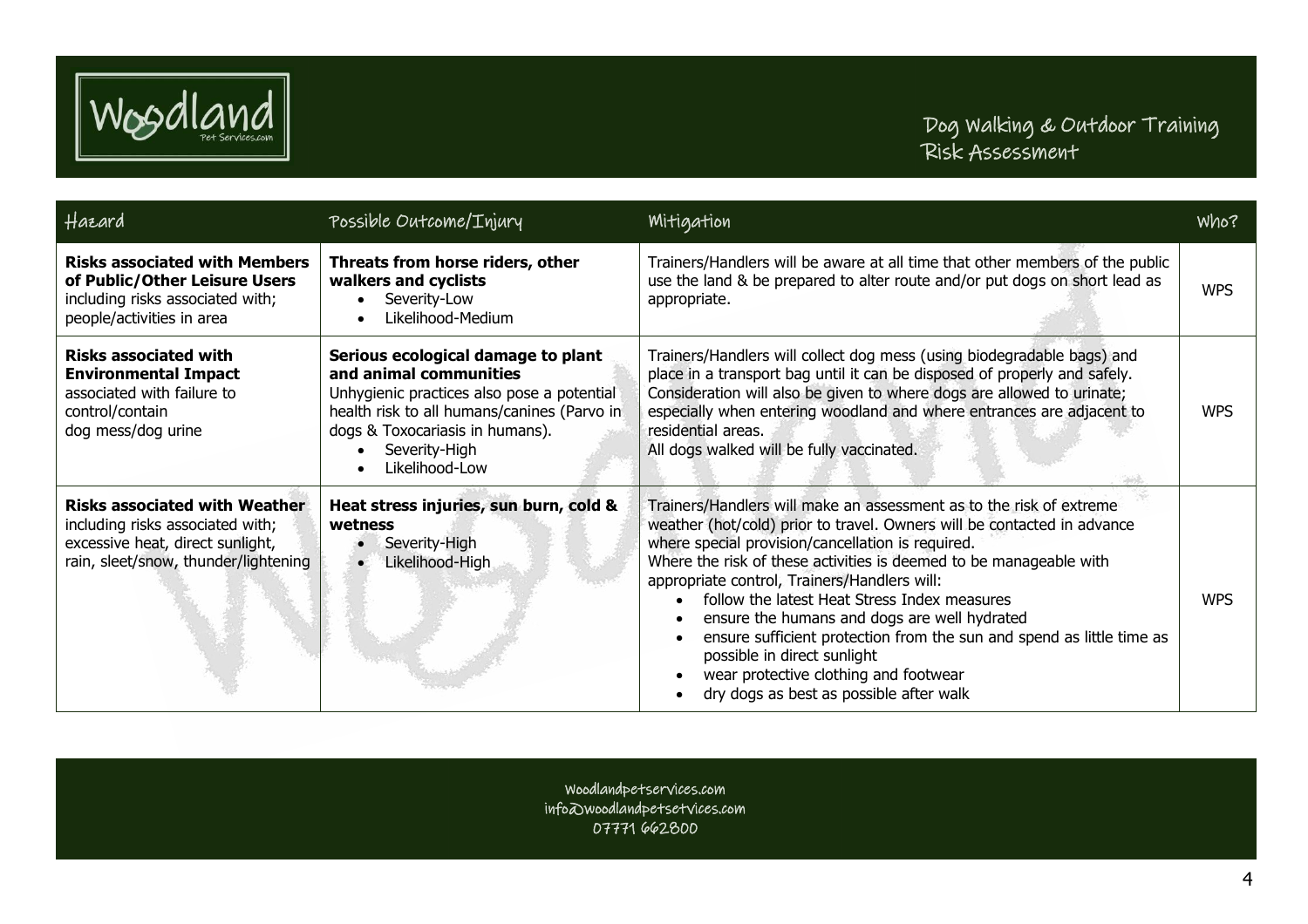

| Hazard                                                                                                                   | Possible Outcome/Injury                                                                                                                                                                                                                                                                         | Mitigation                                                                                                                                                                                                                                                                                                                                                                              | Who?       |
|--------------------------------------------------------------------------------------------------------------------------|-------------------------------------------------------------------------------------------------------------------------------------------------------------------------------------------------------------------------------------------------------------------------------------------------|-----------------------------------------------------------------------------------------------------------------------------------------------------------------------------------------------------------------------------------------------------------------------------------------------------------------------------------------------------------------------------------------|------------|
| Risk of slips, trips, falls,<br>overhanging branches and<br>inclines                                                     | Cuts, abrasions, sprains, strains,<br>breaks<br>Severity-High<br>Likelihood-Medium                                                                                                                                                                                                              | Trainers/Handlers will remain vigilant to both natural hazards and hazards<br>associated with military activities/debris.<br>Trainers/Handlers will take actions to ensure that humans/canines do not<br>come into contact with these hazards.<br>A First Aid kit will be carried on all walks.                                                                                         | <b>WPS</b> |
| Risk of Injury/Illness associated<br>with; animal bite/encounter or<br>snake bite/encounter                              | Physical harm leading to, but not limited<br>to the following possible symptoms nausea,<br>vomiting, faintness and/or dizziness,<br>drowsiness, weakness. Swelling, blistering,<br>bruising, bleeding, of skin and tissues.<br>Shock and/or collapse, death.<br>Severity-High<br>Likelihood-Low | Trainers/Handlers will assess the injury and implement emergency action<br>plan. In the event of snake bite, the Trainer/Handler will:<br>keep the part of your body that was bitten as still as possible<br>note the colour and pattern of the snake to tell the doctor<br>take off any jewellery and loosen clothes near the bite<br>contact the emergency services accordingly       | <b>WPS</b> |
| <b>Risk of Inappropriate</b><br><b>Dog/Human Interaction</b><br>including overexcitement when<br>interacting with people | <b>Frustration and/or Physical harm</b><br>including, but not limited to intimidation,<br>knocking people over, bites and other<br>injuries<br>Severity-High<br>Likelihood-Low                                                                                                                  | WPS will pre-screen all dogs prior to walking; appropriate measures are<br>implemented to support reactive dogs, dogs displaying aggressive<br>tendencies/behaviours are not walked.<br>Dogs without proper social skills are always kept under control.<br>Trainers/Handlers will put dogs on a short lead as and when circumstances<br>require and if the dog becomes over excitable. | <b>WPS</b> |
| <b>Inability to Retrieve or Lost</b><br><b>Dog</b>                                                                       | <b>Temporary or Permanent loss of client</b><br>dog<br>Severity-High<br>Likelihood-Low                                                                                                                                                                                                          | Trainer/Handler will only allow dogs off lead with the owner's consent, only<br>with visible range & if the dog's recall has been established.                                                                                                                                                                                                                                          | <b>WPS</b> |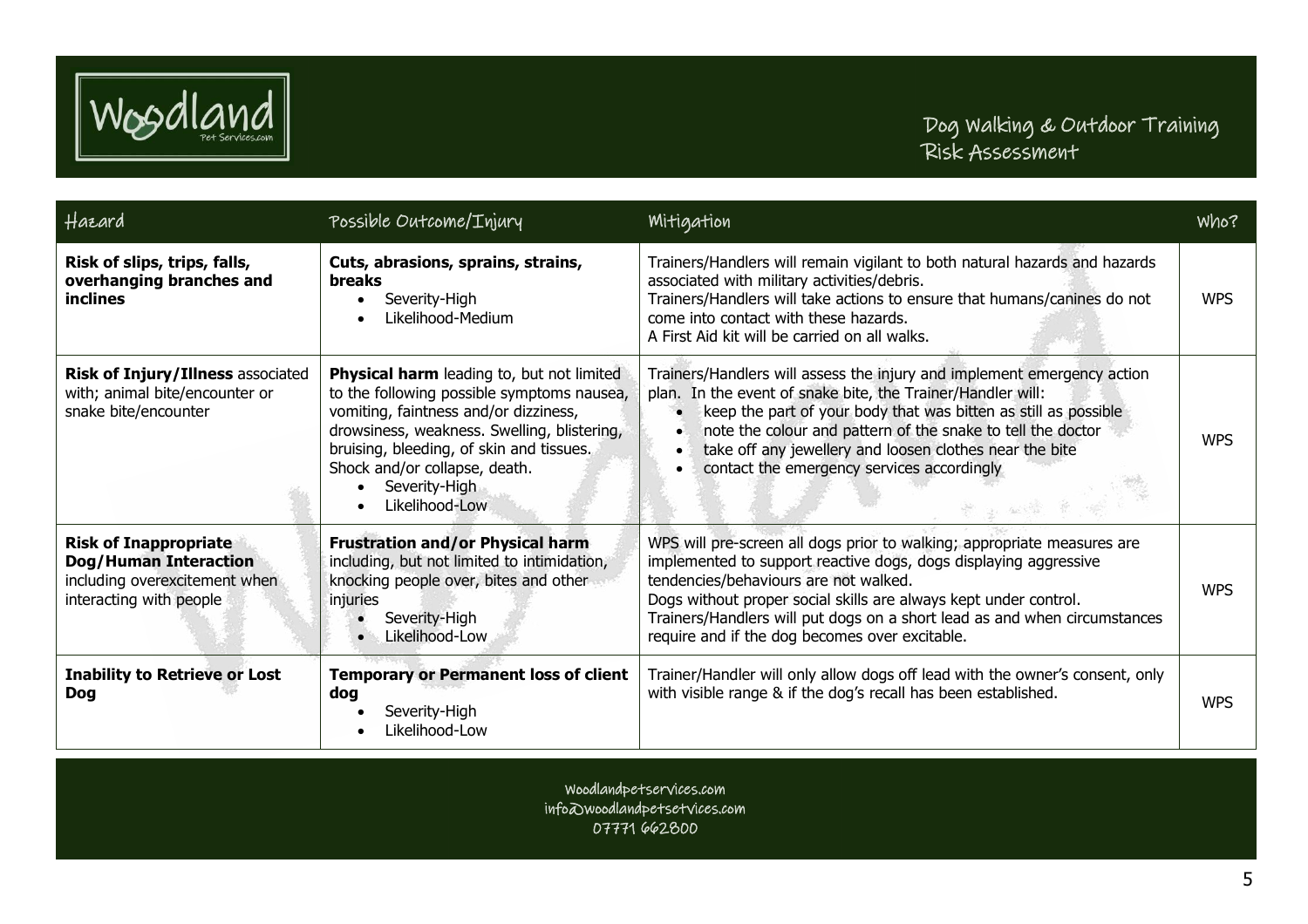

| Hazard                                                                                                                                              | Possible Outcome/Injury                                                                                                                                                                                                                                                            | Mitigation                                                                                                                                                                                                                                                                                                                                                                                                                                                    | Who?       |
|-----------------------------------------------------------------------------------------------------------------------------------------------------|------------------------------------------------------------------------------------------------------------------------------------------------------------------------------------------------------------------------------------------------------------------------------------|---------------------------------------------------------------------------------------------------------------------------------------------------------------------------------------------------------------------------------------------------------------------------------------------------------------------------------------------------------------------------------------------------------------------------------------------------------------|------------|
|                                                                                                                                                     |                                                                                                                                                                                                                                                                                    | All dogs must wear a collar with the name, phone number and address of<br>the owner and/or dog walker inscribed on it or a plate or badge attached to<br>it and/or chipped to prove ownership.                                                                                                                                                                                                                                                                |            |
|                                                                                                                                                     |                                                                                                                                                                                                                                                                                    | In the event of loss: Trainer/Handler will notify the dog owner, insurance<br>company & Surrey Heath dog warden.<br>Trainer/Handler will inform the Ops room.                                                                                                                                                                                                                                                                                                 |            |
| <b>Risks associated with Lone</b><br><b>Walking</b>                                                                                                 | Physical harm including, but not limited<br>to; slips, trips, falls, cuts & abrasions<br>Severity-Medium<br>Likelihood-Low<br><b>Personal risk including, but not limited to;</b><br>getting lost or being approached, abducted<br>or assaulted<br>Severity-High<br>Likelihood-Low | Trainers/Handlers will ensure that a charged mobile phone (with<br>appropriate protection from the elements) is available at all times.<br>Appropriate PPE including; waterproof clothing, footwear, first aid kit, food<br>& water will be available as required.<br>An appropriate contact will be aware of the location and timings of walks.<br>Trainers/Handlers will not wear headphones to maximise awareness of<br>surroundings, people and vehicles. | <b>WPS</b> |
| <b>Protection/Preservation/</b><br><b>CONSERVATION</b> of protected<br>species including; wildlife flora and<br>fauna, ground nesting birds, adders | <b>Disturbance of protected species</b><br>causing drop in numbers, damage to nests<br>and internationally important habitats<br>Severity-High<br>$\bullet$<br>Likelihood-Low                                                                                                      | All activities will centre around main thoroughfares/paths and<br>keep dogs will be kept out of vegetation. Between March to mid-<br>September.<br>All warning signs will be observed. Dogs will not be permitted to transit<br>areas where signs warning of protected species are in the area.<br>Trainers/Handlers will be familiar with SSSI / SPA sites to avoid<br>disturbance.                                                                          | <b>WPS</b> |